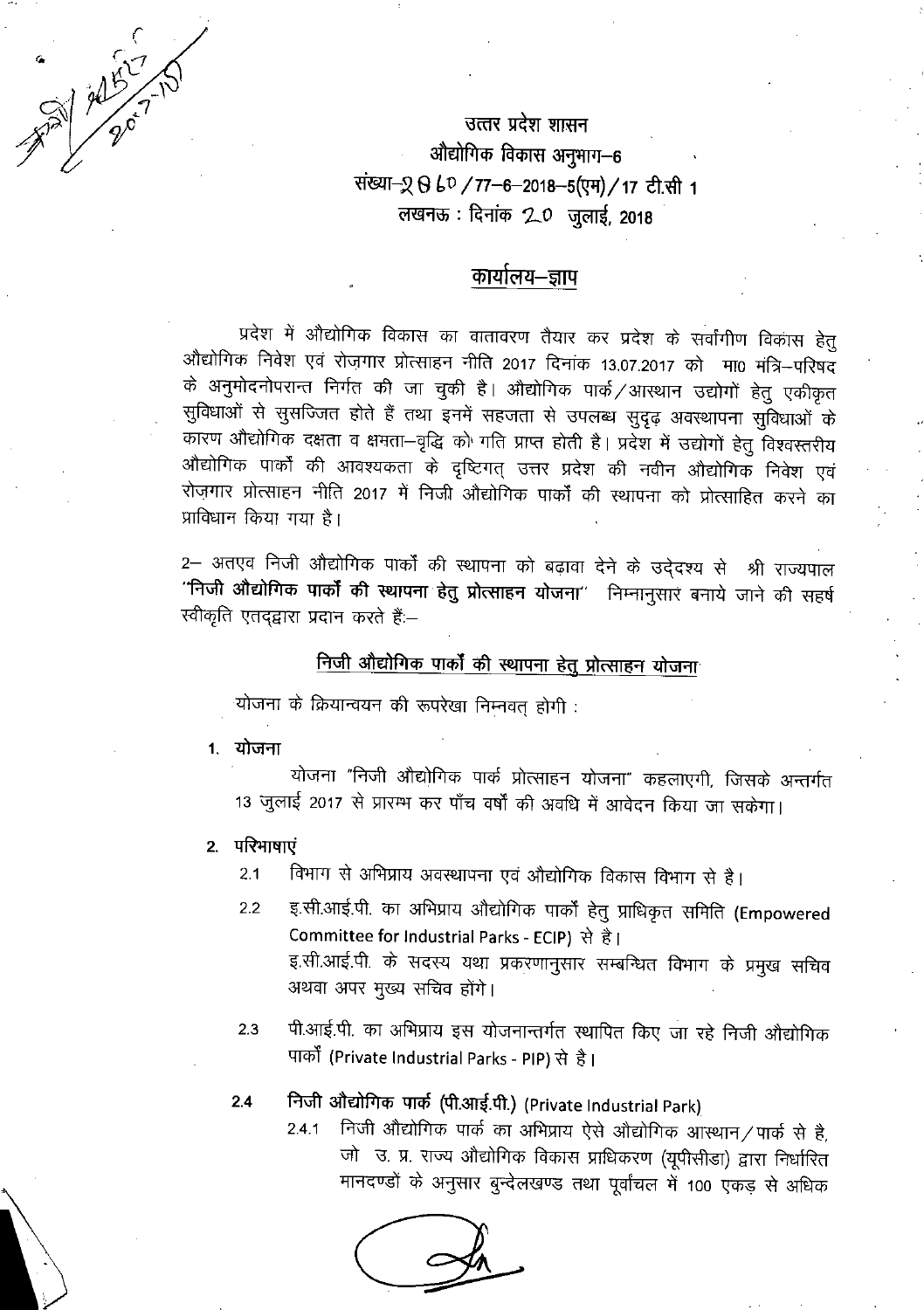क्षेत्रफल में, मध्यांचल एवं पश्चिमांचल में 150 एकड़ क्षेत्रफल में, तथा बुन्देलखण्ड, पूर्वांचल व मध्यांचल में एग्रो पार्क, जो 50 एकड़ से अधिक क्षेत्रफल में विकसित किए गए हों।

'यूपीसीडा' का अभिप्राय उ. प्र. राज्य औद्योगिक विकास प्राधिकरण से है,  $2.4.2$ जो उ. प्र. औद्योगिक क्षेत्र विकास अधिनियम, 1976 के अधीन गठित किया गया है।

#### निजी विकासकर्ता  $2.5$

'निजी विकासकर्ता' का अभिप्राय ऐसे औद्योगिक संगठन/उद्यम से है, जो संस्था पंजीकरण अधिनियम 1860, भारतीय भागीदारी अधिनियम 1932 अथवा कम्पनी अधिनियम २०१३ अथवा विशेष प्रयोजन माध्यम संस्था–एस.पी.वी.(Special Purpose Vehicle)(अथवा इसी प्रकार के समान / प्रतिस्थापन अधिनियम / विधि, जो नीति की वैधता अवधि में समय-समय पर प्रचलित हों) के अन्तर्गत पंजीकृत हों तथा औद्योगिक पार्क/ आस्थान की स्थापना हेतु गठित किया गया हो।

#### $2.6$ भूखण्ड का प्रथम क्रेता

भूखण्ड के प्रथम् क्रेता का तात्पर्य ऐसी विशिष्ट पृथक इकाइयों से है जो औद्योगिक पार्क में स्थित भूखण्ड को प्रथम् बार विकासकर्ता से प्रत्यक्ष रूप से क्रय करती हैं।

#### वित्तीय संस्था 2.7

वित्तीय संस्था का तात्पर्य ऐसी वित्तीय संस्थाओं से है जो केन्द्र अथवा राज्य सरकार के नियंत्रणाधीन हो, अथवा कोई अनुसूचित बैंक हो (क्षेत्रीय ग्रामीण बैंक के अतिरिक्त)।

#### पात्र स्थिर पूंजी निवेश 2.8

#### भगि  $2.8.1$

भूमि के मूल्य की गणना, भूमि की प्रचलित सर्किल दर अथवा वास्तविक दर, जो भी न्यून हो, पर की जाएगी।

#### नवीन भवन एवं अवस्थापना सुविधाएं  $2.8.2$

प्रोत्साहन हेतु वह राशि अनुमन्य होगी, जो औद्योगिक पार्क में स्थित इकाइयों को विशिष्ट अवस्थापना सुविधायें / सेवायें प्रदान करने हेतु नवीन भवनों के निर्माण पर व्यय की गई हो। इस प्रयोजन हेतु निर्माण में व्यय तथा भुगतान की गई वास्तविक राशि पर विचार किया जाएगा, जो एक वित्तीय संस्था द्वारा तैयार की गई मूल्यांकन रिपोर्ट (Appraisal Report) के अनुरूप चार्टटर्ड एकाउंटेंट द्वारा प्रमाणित होनी चाहिए।

औद्योगिक पार्क में आवश्यक अवस्थापना सुविधाओं का विकास किया जाएगा, जिसमें ट्रक पार्किंग बेज़, आंतरिक मार्ग, पार्क की आवश्यकतानुसार विद्युत आपूर्ति हेतु उपकेन्द्र, विद्युत वितरण लाइनें, संचार सुविधायें, जल आपूर्ति तथा संचयन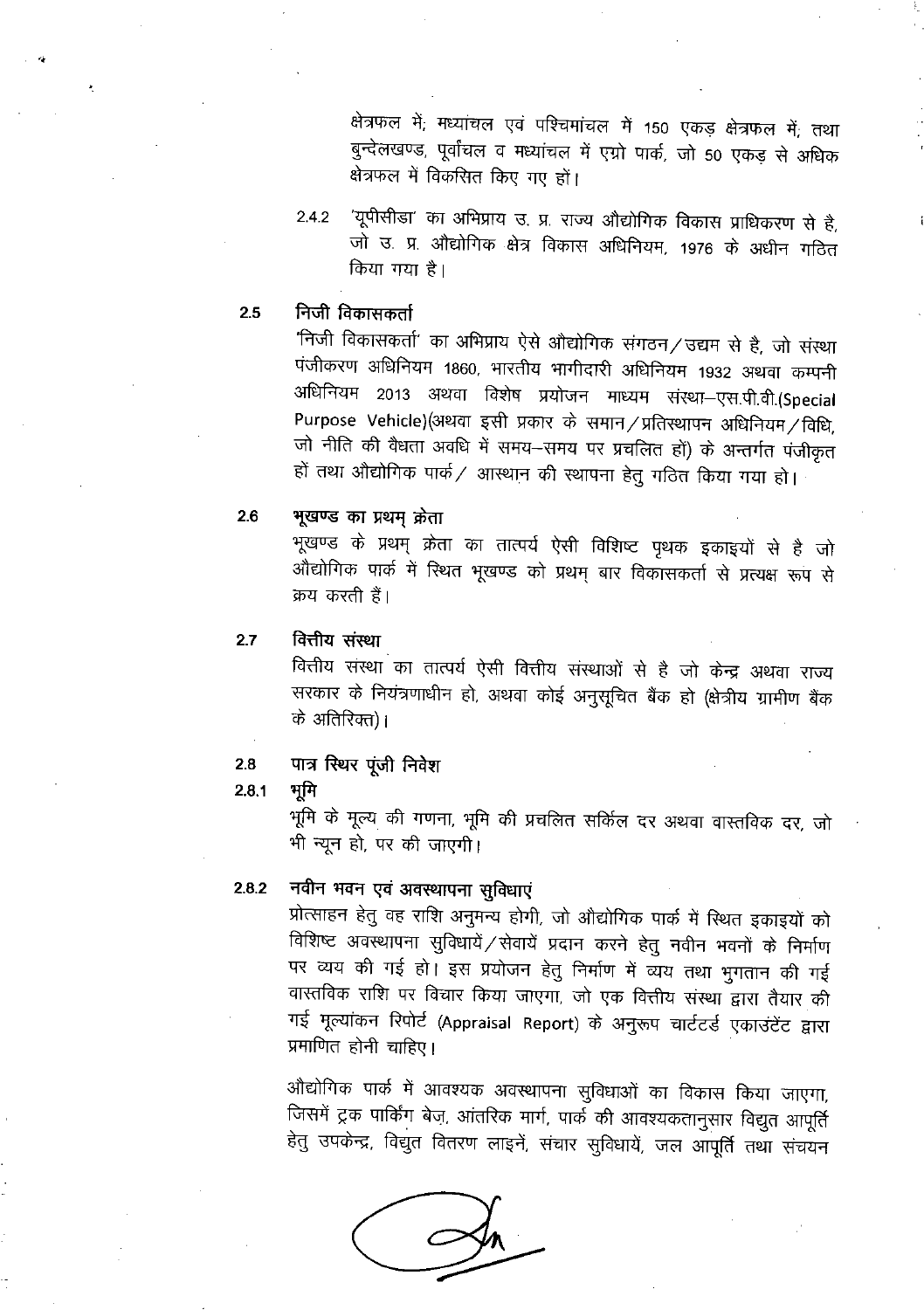प्रणाली, सीवेज व जल-निकासी व्यवस्था, उत्प्रवाही उपचार संयंत्र, आदि सुविधाएं सम्मिलित होंगी।

#### हॉस्टल/सहप्रांगण आवासशाला (डॉर्मिटोरीज) 2.9

हॉस्टल / सहप्रांगण आवासशाला (डॉर्मिटोरीज़) का तात्पर्य ऐसी आवास सुविधाओं एवं आम क्षेत्रों व सामुदायिक सुविधाओं से है, जो औद्योगिक पार्क क़ें भीतर विभिन्न गतिविधियों हेतु नियोजित कर्मियों /श्रमिकों के उपयोग हेतु निजी विकासकर्ता द्वारा विकसित की गई हो व उसके स्वामित्व वाली हों।

#### $2.10$ अपात्र व्यय

सद्भावना (गुडविल) शुल्क, कमीशनिंग शुल्क, रॉयलटी, प्रारम्भिक व कार्य-पूर्व व्यय, पूंजीकृत ब्याज, परिवहन उपकरण/वाहन, तकनीकी शुल्क/परामर्शी शुल्क, कार्यशील पूंजी तथा अन्य व्यय जो इस योजना के अन्तर्गत विशेष रूप से पात्र निवेश के रूप में परिभाषित नहीं हैं, किसी भी प्रकार की सहायता हेतु मान्य नहीं होंगे ।

## 3. योजना के संचालन हेतु अधिकृत संस्था

इस योजना का संचालन उ. प्र. राज्य औद्योगिक विकास प्राधिकरण (यूपीसीडा) द्वारा किया जाएगा। इस प्रयोजनार्थ यूपीसीडा द्वारा एक नोडल अधिकारी की नियुक्ति की जाएगी।

## 4. सहायता / प्रोत्साहन का परिमाण

#### $4.1$ ब्याज उपादान

- भूमि क्रय करने हेतु लिए गए ऋण पर भूमि की प्रचलित सर्किल रेट के समतुल्य  $4.1.1$ धनराशि पर आगणित देय ब्याज की प्रतिपूर्ति के रूप में 7 वर्षों के लिए वार्षिक ब्याज का 50 प्रतिशत तक रू0 50 लाख प्रतिवर्ष प्रति औद्योगिक आस्थान / एग्रो पार्क की अधिकतम सीमा तक ब्याज उपादान प्रदान किया जाएगा।
- औद्योगिक पार्को/आस्थानों में अवस्थापना सुविधाओं के विकास हेतु लिए गए  $4.1.2$ ऋण पर देय ब्याज की प्रतिपूर्ति के रूप में 7 वर्षों के लिए वार्षिक ब्याज का 60 प्रतिशत तक अधिकतम रु0 10 करोड़ प्रतिवर्ष प्रति औद्योगिक पार्क / एग्रो पार्क तथा प्रति औद्योगिक आस्थान/एग्रो पार्क को रु0 50 करोड़ की कुल अधिकतम सीमा तक ब्याज उपादान प्रदान किया जाएगा।
- कार्मिकों के लिए हॉस्टल/ सहप्रांगण आवासशाला (डॉर्मिटोरीज़) के निर्माण हेतु  $4.1.3$ लिए गए ऋण पर देय ब्याज की प्रतिपूर्ति के रूप में 7 वर्षों के लिए वार्षिक ब्याज का 60 प्रतिशत तक अधिकतम रु0 5 करोड़ प्रतिवर्ष प्रति औद्योगिक आस्थान/ एग्रो पार्क तथा प्रति औद्योगिक पार्क/एग्रो पार्क को रु0 30 करोड़ की कूल अधिकतम सीमा तक ब्याज उपादान प्रदान किया जाएगा।
- निजी विकासकर्ता को छूट / सहायता / प्रोत्साहन तभी उपलब्ध करायी जायेगी  $4.1.4$ जब प्रस्तावित औद्योगिक पार्क में न्यूनतम 10 इकाई की स्थापना पूर्ण की जा चुकी हो व इकाईयाँ उत्पादनरत हो चुकी हो। इसके साथ ही पार्क में 40 प्रतिशत का भू-आवंटन पूरा किया जा चुका हो।

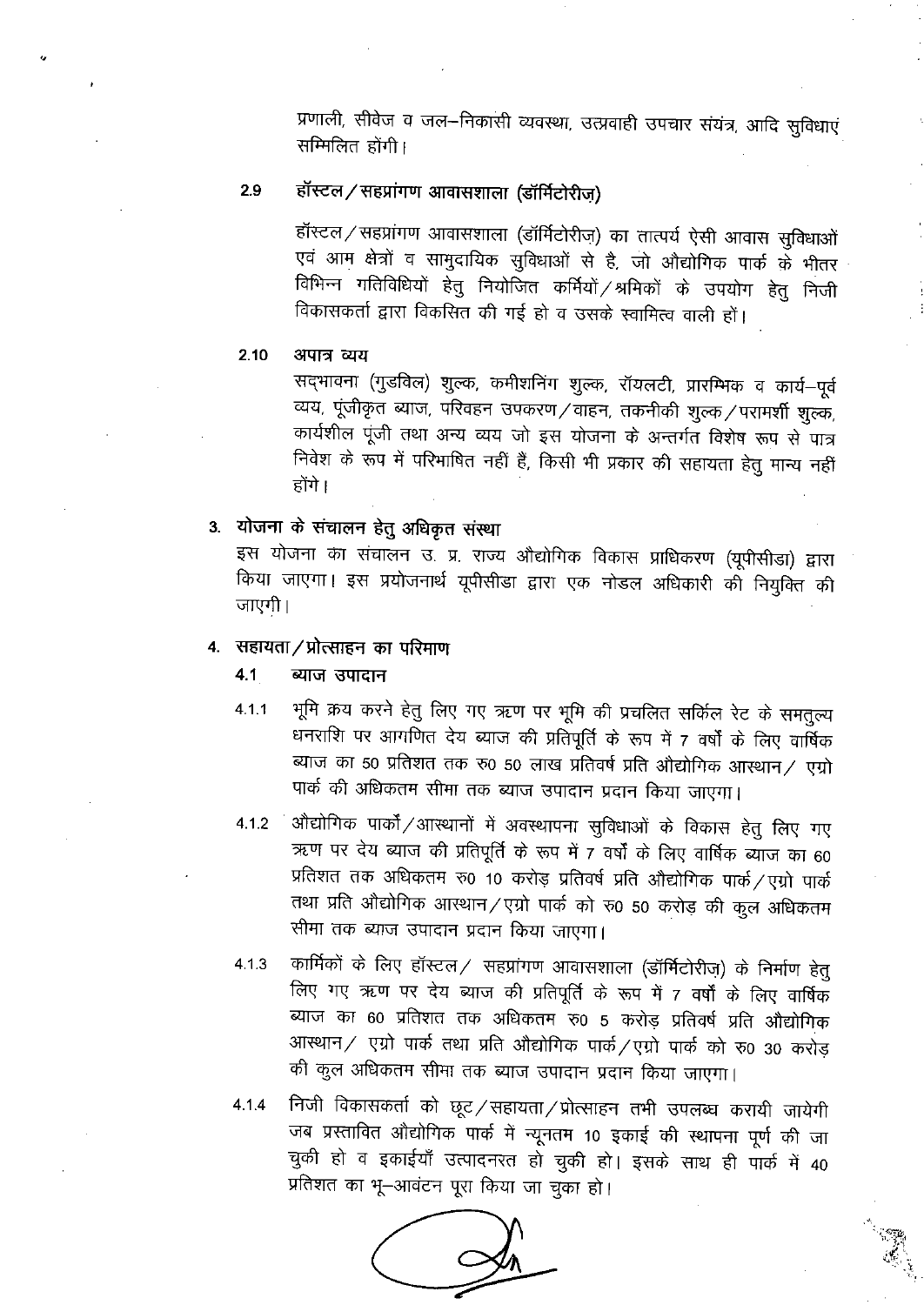#### स्टॉम्प ड्यूटी में छूट  $4.2$

विकासकर्ता द्वारा भूमि क्रय करने पर स्टॉम्प ड्यूटी में 100 प्रतिशत की छूट  $4.2.1$ प्रदान की जाएगी।

औद्योगिक पार्क में स्थित एकल इकाइयों (प्रथम् क्रेता) द्वारा औद्योगिक  $4.2.2$ पार्कों / आस्थानों में भू-खण्ड क्रय करने पर स्टॉम्प ड्यूटी में 50 प्रतिशत की छूट प्रदान की जाएगी।

- समितियाँ 5.
- परियोजना के अनुमोदन एवं प्रोत्साहन/सहायता की स्वीकृति हेतु समिति  $5.1$

#### औद्योगिक पार्कों हेतु प्राधिकृत समिति (इ.सी.आई.पी.)  $(3)$

योजना के अन्तर्गत परियोजना के अनुमोदन एवं प्रोत्साहन / सहायता की स्वीकृति हेतु औद्योगिक पार्को हेतु प्राधिकृत समिति गठित की जाती है, जिसके अध्यक्ष व सदस्य निम्न प्रकार होंगे :--

| (1) मा0 मंत्री, प्रभारी औद्योगिक विकास               | अध्यक्ष |
|------------------------------------------------------|---------|
| (2) अवस्थापना एवं औद्योगिक विकास आयुक्त              | सदस्य   |
| (3) प्रमुख सचिव (अवस्थापना एवं औद्योगिक विकास विभाग) | सदस्य   |
| (4) प्रमुख सचिव (वित्त)                              | सदस्य   |
| (5) प्रमुख सचिव (राजस्व)                             | सदस्य   |
| (6) प्रमुख सचिव (आवास)                               | सदस्य   |
| (7) प्रमुख सचिव (लोक निर्माण विभाग)                  | सदस्य   |
| (8) प्रमुख सचिव (ऊर्जा)                              | सदस्य   |
| (9) प्रमुख सचिव (सिंचाई)                             | सदस्य   |
| (10) प्रमुख सचिव (नगर विकास)                         | सदस्य   |
| (11) प्रमुख सचिव (सूक्ष्म, लघु एवं मध्यम उद्यम)      | सदस्य   |

- (12) मुख्य कार्यपालक अधिकारी, यूपीसीडा संयोजक सदस्य
- नीति के अनुसार औद्योगिक पार्क एवं प्रोत्साहन/सहायता के परिमाण (ন) का अनुमोदन इ.सी.आई.पी. द्वारा किया जाएगा।
- यदि इस योजना से सम्बन्धित किसी बिन्दु की व्याख्या के विषय में कोई (स) विवाद उत्पन्न होता है, तो योजना के उद्देश्यों के दृष्टिगत उस बिन्द पर राज्य स्तरीय समिति स्पष्टीकरण / निर्णय हेतु अधिकृत होगी, जो अंतिम तथा सभी सम्बन्धित पक्षों पर बाध्यकारी होगा।
- $5.2$ संवीक्षा–सह–सत्यापन समिति (एस.वी.सी.) (Scrutiny-cum-Verification Committee - SVC)
- योजना के अन्तर्गत निजी विकासकर्ता द्वारा सहायता/प्रोत्साहन के दावों की  $(3I)$ संवीक्षा व परीक्षण करने हेतु संवीक्षा-सह-सत्यापन समिति (एस.वी.सी.) का गठन किया जाता है। इस समिति के अध्यक्ष एवं सदस्य निम्न प्रकार हैं :--

मुख्य कार्यपालक अधिकारी, यूपीसीड़ा

अध्यक्ष

जिलाधिकारी, लोक निर्माण विभाग, आवास (सम्बन्धित विकास प्राधिकरण), मुख्य नगर एवं ग्राम नियोजक (सी.टी.सी.पी.),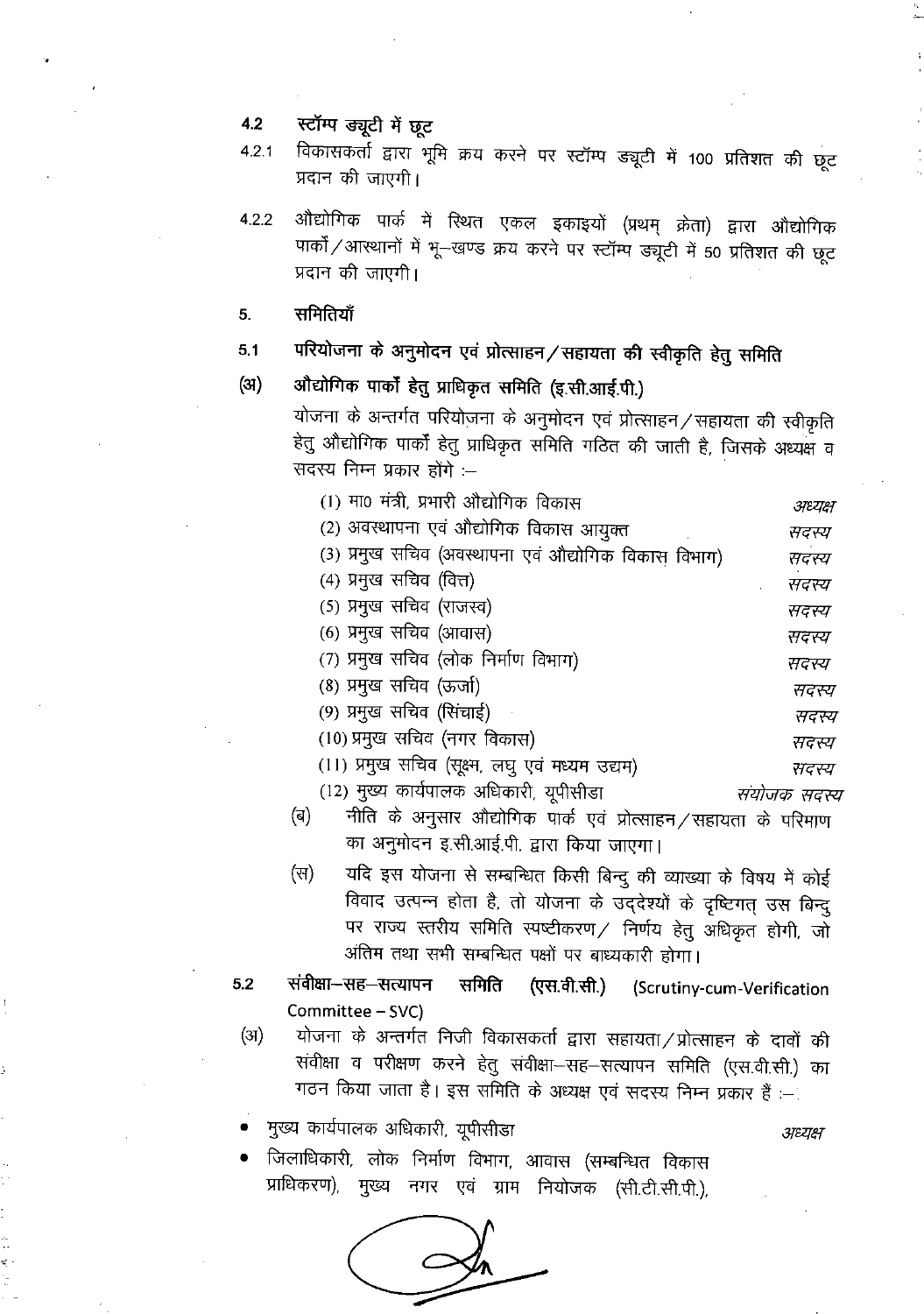सम्बन्धित उपायुक्त–उद्योग, सिंचाई, नगर विकास एवं ऊर्जा विभाग के प्रतिनिधि अधिकारी

सदस्य मुख्य कार्यपालक अधिकारी, यूपीसीडा द्वारा नामित अधिकारी संयोजक सदस्य

- एस.वी.सी. द्वारा प्रारम्भिक आवेदन, दावों के आवेदन अथवा विकासकर्ता द्वारा (ন) निर्धारित प्रारूप के अनुसार प्रस्तुत किए गए अन्य आवेदनों की संवीक्षा की जाएगी तथा इ.सी.आई.पी. के समक्ष अपनी संस्तुतियों सहित अनुमोदन हेतु प्रस्तुत किया जाएगा।
- एस.वी.सी. द्वारा यथावश्यकता स्थलीय निरीक्षण किया जाएगा।  $(\overline{H})$
- संयोजक सदस्य द्वारा समिति की प्रत्येक बैठक का कार्यवृत्त अभिलिखित करने (ਰ) का प्रबन्ध किया जाएगा तथा बैठक के उपरान्त तीन दिनों के भीतर समिति के अध्यक्ष द्वारा अनुमोदित करा कर इ.सी.आई.पी. की अगली बैठक में प्रस्तुत किया जाएगा।
- 6. प्रोत्साहन-विशेष प्रक्रियाएं
- सैद्धान्तिक अनुमोदन/लेटर ऑफ कम्फर्ट (Letter of Comfort LoC)  $6.1$
- आवेदन  $6.1.1$ 
	- (अ) योजना के अन्तर्गत औद्योगिक पार्क विकसित करने एवं प्रोत्साहन प्राप्त करने हेतु निजी विकासकर्ता को समस्त आवश्यक प्रलेखों सहित निर्धारित प्रारूप के अनुसार आवेदन प्रस्तुत करना होगा तथा यूपीसीड़ा के पक्ष में रु. 5 लाख की वापसी-योग्य धरोहर धनराशि रेखांकित चेक/डिमाण्ड ड्राफ्ट (डीडी)/खाते में ऑनलाइन हस्तानांतरण के माध्यम से जमा करनी होगी। योजनान्तर्गत प्रोत्साहन के अनुमोदित होने के पश्चात् 15 दिनों में धरोहर धनराशि वापस कर दी जाएगी। यदि निर्दिष्ट समयावधि में औद्योगिक पार्क का विकास नहीं किया जाता है, तो धरोहर धनराशि जब्त कर ली जाएगी।
- अनुमोदन 6.1.2
	- आवेदन प्राप्त होने के उपरान्त, यूपीसीडा द्वारा निर्धारित प्रारूप में जमा  $(A)$ किए गए आवेदन की परीक्षण सूची (चेकलिस्ट) के अनुसार संवीक्षाकर इ. सी.आई.पी. के समक्ष अनुमोदन हेतु प्रस्तुत किया जाएगा।
	- निजी विकासकर्ता को इ.सी.आई.पी.के समक्ष प्रस्तुतीकरण हेतु बुलाया (ন) जाएगा।
	- इ.सी.आई.पी. प्रस्तर-2.4.1 में उल्लिखित न्यूनतम क्षेत्रफल से बड़े पार्कों (स) की परियोजना के चरणबद्ध क्रियान्वयन के अनुमोदन हेतु अधिकृत होगी।
	- इ.सी.आई.पी. के सैद्धान्तिक अनुमोदन के उपरान्त बैठक की तिथि से 15 (ਰ) दिनों की अवधि में विकासकर्ता के पक्ष में लेटर ऑफ कम्फर्ट निर्गत किया जाएगा।
- $6.2$ ब्याज उपादान
	- 6.2.1 आवेदन

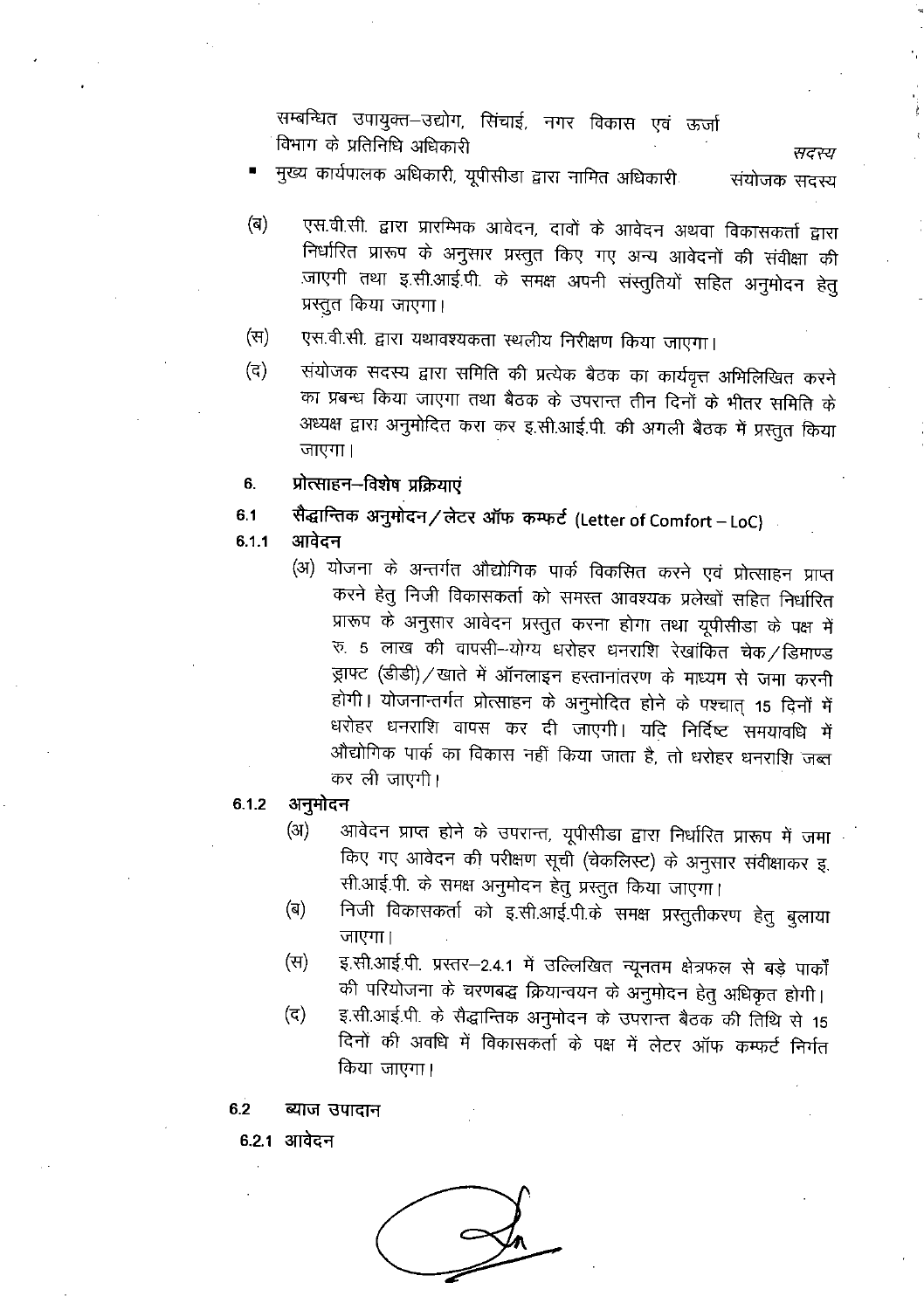- अनुच्छेद 6.1 में उल्लिखित प्रक्रिया के अनुसार सैद्धांतिक अनुमोदन/  $(3I)$ लेटर ऑफ कम्फर्ट प्राप्त होने के उपरान्त योजनान्तर्गत ब्याज उपादान का लाभ लेने के इच्छुक औद्योगिक पार्कों के निजी विकासकर्ताओं द्वारा निर्धारित प्रारूप के अनुसार समस्त समर्थक प्रलेखों सहित यूपीसीडा के समक्ष आवेदन प्रस्तुत होगा।
- (ब) उपादान की प्रतिपूर्ति हेतु प्रथम् आवेदन आगामी वित्तीय वर्ष में 30 सितम्बर तक यूपीसीडा के समक्ष प्रस्तुत करना होगा। 30 सितम्बर के पश्चात् प्रस्तुत किए गए आवेदनों पर विगत् वित्तीय वर्ष हेतु ब्याज उपादान अनुमन्य नहीं होगा।
- आवेदन प्राप्त होने पर 3 कार्य-दिवसों में यूपीसीडा द्वारा आवेदन में दी  $(\forall t)$ गई सूचनाओं का सत्यापन कर लिया जाएगा। किसी प्रकार की अपूर्ण / अतिरिक्त सूचना की आवश्यकता होने पर यूपीसीडा आवेदक से आवेदन जमा होने की तिथि से 7 कार्य-दिवसों में अपूर्ण / अतिरिक्त सूचना पत्र के माध्यम से मांग सकता है। यदि यूपीसीडा द्वारा निर्धारित समय में पत्र प्रेषित नहीं किया जाता है, तो यह मान लिया जाएगा कि आवेदन सभी प्रकार से पूर्ण है।

#### संवीक्षा व सत्यापन  $6.2.2$

- योजनान्तर्गत प्रोत्साहन का लाभ लेने हेतु निजी विकासकर्ता परियोजना (क) के पूर्ण/चरणबद्ध पूर्णता के पश्चात् आवेदन कर सकता है। आवेदन प्राप्त होने पर यूपीसीडा द्वारा औद्योगिक पार्क का निरीक्षण किया जाएगा तथा निर्धारित प्रारूप के अनुसार संवीक्षा नोट (scrutiny note) में अंकित सूचनाओं एवं अभिलेखों / प्रलेखों का सत्यापन किया जाएगा। वह परियोजना को प्रदान किए जाने वाले ब्याज उपादान के वर्ष-वार परिमाण का निर्धारण करेगा। तत्पश्चात् संवीक्षा नोट को संस्तुति हेतु संवीक्षा-सह-सत्यापन समिति के समक्ष प्रस्तुत किया जाएगा।
- भूमि के क्रय पर ब्याज उपादान सुविधा का लाभ प्राप्त करने हेतु निजी (ख) विकासकर्ता को भूमि अधिग्रहण प्रक्रिया पूर्ण होने के उपरान्त उसके समतुल्य धनराशि की बैंक गारण्टी उपलब्ध करानी होगी। यद्यपि इसके लिए इ.सी.आई.पी. का अनुमोदन आवश्यक होगा।

#### अनुमोदन हेतु प्रक्रिया  $6.2.3$

- सहायता / प्रोत्साहन तथा उसके परिमाण के अनुमोदन हेतु एस.वी.सी. द्वारा (क) प्रदान की गई संस्तुति को निजी विकासकर्ता द्वारा आवेदन जमा करने की तिथि से 21 दिनों के भीतर इ.सी.आई.पी. के समक्ष प्रस्तुत किया जाएगा।
- अनुमोदित परियोजना के अनुसार प्रोत्साहन के चरणबद्ध संवितरण हेतु (ख) स्वीकृति प्रदान करने हेतु इ.सी.आई.पी. अधिकृत होगी।
- इ.सी.आई.पी. द्वारा अनुमोदन प्रदान किए जाने पर यूपीसीडा द्वारा निजी  $(\Pi)$ विकासकर्ता को निर्धारित प्रारूप के अनुसार न्यायिकेतर स्टॉम्प (Non-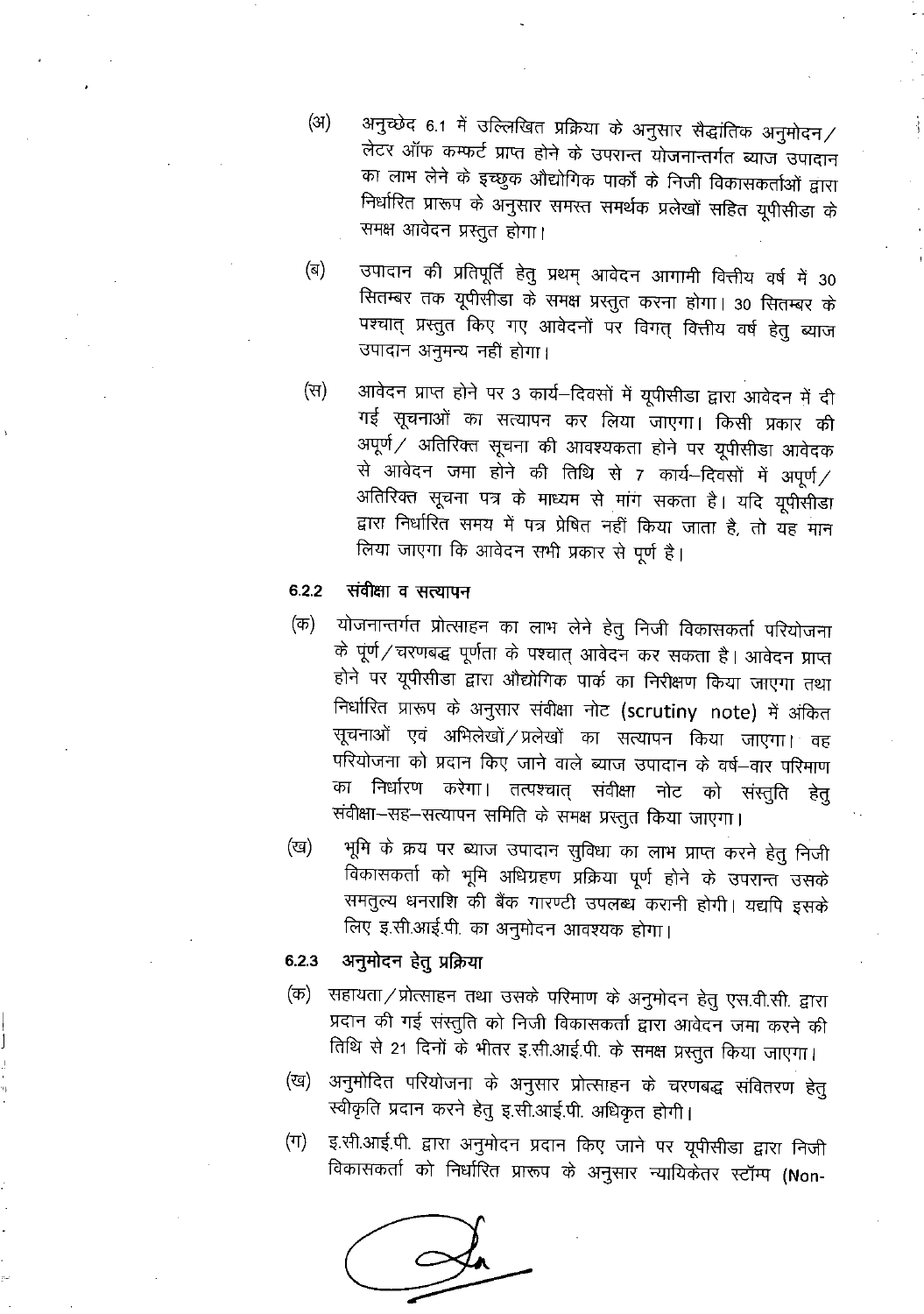judicial Stamp) पर एक वचन-पत्र (Undertaking) 7 दिनों के भीतर उपलब्ध कराने हेतु सूचित किया जाएगा।

- निजी विकासकर्ता का वचन–पत्र प्राप्त होने~की तिथि से 15 दिनों के (ঘ) भीतर यूपीसीडा द्वारा आवेदक के पक्ष में एक विस्तृत स्वीकृति–पत्र निर्गत किया जाएगा, जिसमें इ.सी.आई.पी. द्वारा अनुमोदित ब्याज उपादान वार्षिक / अर्धवार्षिक / त्रैमासिक) संवितरण का विवरण उल्लेखित किया जाएगा।
- यदि निजी विकासकर्ता द्वारा इस शासनादेश में उल्लिखित समस्त पात्रता (ভ) शर्तों के पूर्ण होने की तिथि से 6 माह के पश्चात् निर्धारित प्रारूप पर आवेदन प्रस्तुत किया जाता है, तो 6 माह अथवा उससे अधिक की विलम्ब अवधि, 7 वर्ष की पात्रता-अवधि में से घटा दी जाएगी।

#### स्वीकृति की प्रक्रिया  $6.2.4$

- स्वीकृत ब्याज उपादान के भुगतान हेतु यूपीसीडा द्वारा अवस्थापना एवं (क) औद्योगिक विकास विभाग के समक्ष वार्षिक मांग प्रस्तुत की जाएगी।
- यूपीसीडा की मांग के अनुसार स्वीकृत ब्याज उपादान की धनराशि उत्तर (ख) प्रदेश शासन द्वारा उपलब्ध कराई जाएगी।
- प्रथमतः स्वीकृति–पत्र की तिथि से 15 कार्य–दिवसों में यूपीसीडा द्वारा  $(\Pi)$ निजी विकासकर्ता के पक्ष में वितरण की प्रक्रिया पूर्ण की जाएगी। उत्तरवर्ती संवितरण स्वीकृति–पत्र में उल्लिखित तिथियों के अनुसार किया जाएगा।
- यूपीसीडा द्वारा ब्याज उपादान का भुगतान विकासकर्ता के सबंधित बैंक (घ) में इस्क्रो विधि (Escrow mechanism) के माध्यम से किया जा सकता है ।
- यूपीसीडा विकासकर्ता द्वारा भुगतान किए गए ब्याज का ब्याज उपादान (ङ) की धनराशि से प्रतिवर्ष लेखा समाधान (reconcile) करेगा। यथावश्यकता भुगतान किए गए ब्याज उपादान का समायोजन आगामी वर्ष में किया जा सकेगा।
- ब्याज उपादान की अंतिम किश्त धनराशि का बैंक से लेखा समाधान (च) (reconciling) करने के पश्चात् अवमुक्त की जाएगी।
- योजनान्तर्गत उपादान के वितरण हेतु यूपीसीडा समवर्ती लेखापरीक्षा (ত) प्रणाली (concurrent audit mechanism) की स्थापना करेगा।

### स्टॉम्प ड्यूटी में छूट / प्रतिपूर्ति 6.3

6.3.1 छूट/प्रतिपूर्ति के अनुमोदन हेतु आवेदन

अनुच्छेद 6.1 में उल्लिखित प्रक्रिया के अनुसार सैद्धांतिक अनुमोदन $\angle$ (क) लेटर ऑफ कम्फर्ट प्राप्त होने के उपरान्त योजनान्तर्गत स्टॉम्प ड्यूटी में छूट / प्रतिपूर्ति का लाभ लेने के इच्छुक औद्योगिक पार्कों के निजी विकासकर्ता द्वारा निर्धारित प्रारूप के अनुसार सभी समर्थक प्रलेखों एवं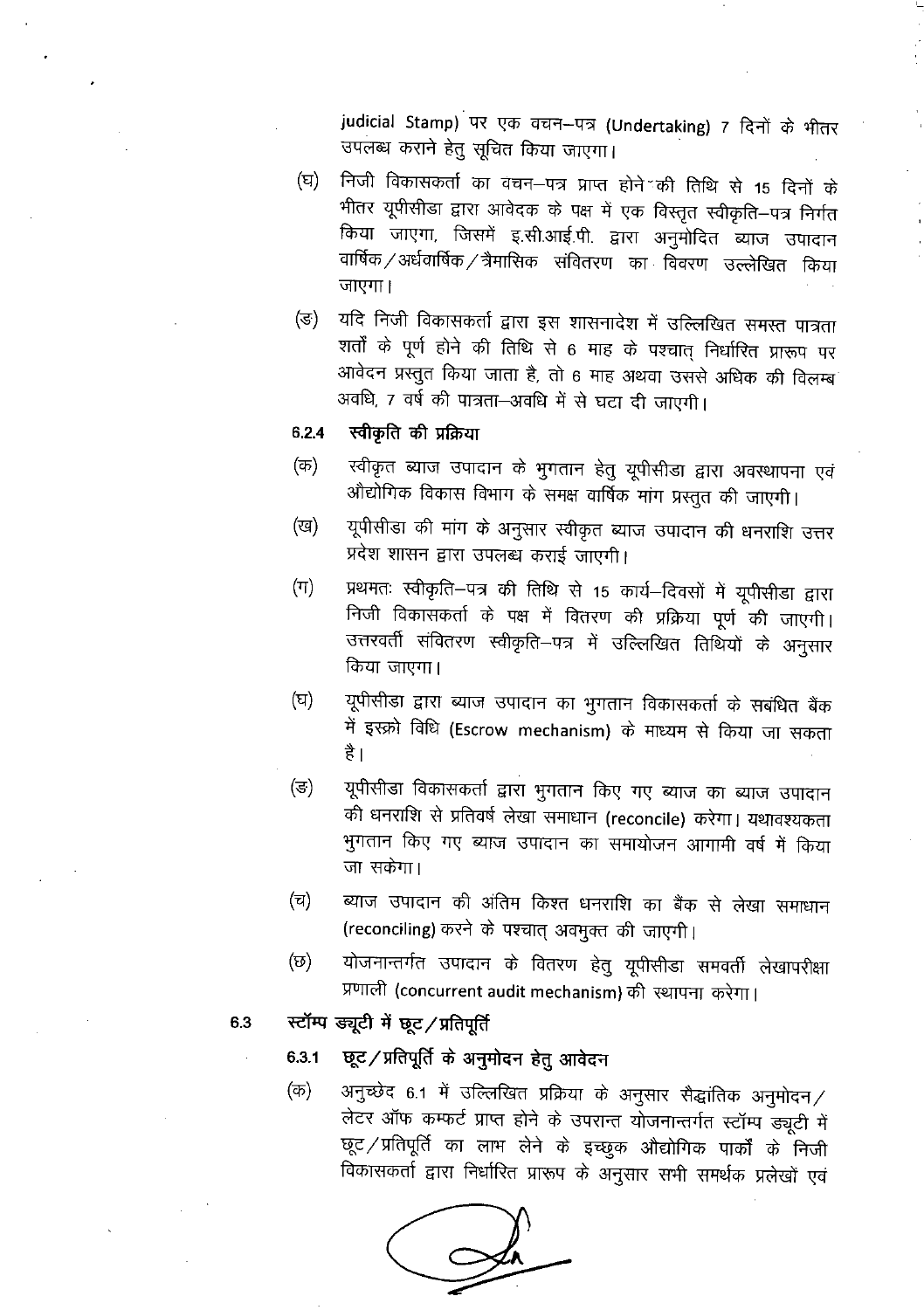परियोजना आख्या सहित यूपीसीडा के समक्ष आवेदन प्रस्तुत किया जाएगा।

- समर्थक प्रलेखों सहित आवेदन प्राप्त होने पर यूपीसीडा द्वारा 7 दिनों के (ख) भीतर समस्त प्रलेखों की संवीक्षा करनी होगी। प्रस्ताव को 15 दिनों के भीतर एस.वी.सी. के समक्ष संस्तुति हेतु प्रस्तुत किया जाएगा।
- एस.वी.सी. की संस्तुति को इ.सी.आई.पी. के समक्ष अनुमोदन हेतु प्रस्तुत  $(\pi)$ किया जाएगा।
- इ.सी.आई.पी. से अनुमोदन प्राप्त होने के पश्चात् यूपीसीडा आवेदक को (ਬ) छूट का स्वीकृति-पत्र निर्गत करेगा।
- ऐसी एकल (individual) इकाइयाँ (प्रथम् क्रेता) जो औद्योगिक पार्क में (ভ) भूमि क्रय करती हैं तथा स्टॉम्प ड्यूटी में छूट / प्रतिपूर्ति का लाभ लेने की इच्छुक होंगी, उनको निजी विकासकर्ता से हस्ताक्षरित किए गए सहमति-पत्र (Agreement) एवं इ.सी.आई.पी. द्वारा औद्योगिक पार्क के अनुमोदन के उपरान्त निजी विकासकर्ता को निर्गत किए गए लेटर ऑफ कम्फर्ट की प्रति के साथ निर्धारित प्रारूप के अनुसार यूपीसीड़ा के समक्ष आवेदन करना होगा। तदोपरान्त यूपीसीडा के द्वारा छूट का स्वीकृति-पत्र निर्गत किया जाएगा।
- प्रतिपूर्ति का लाभ उठाने की दशा में निजी विकासकर्ता/एकल इकाइयों (च) को आवेदन के साथ क्रय की गई भूमि के विक्रय विलेख, निबंधन विभाग द्वारा प्रदत्त स्टॉम्प ड्यूटी भुगतान के प्रमाण-पत्र तथा उपर्लिखित प्रलेखों की फोटो प्रतिको संलग्न करना होगा। आवश्यक प्रलेखों के साथ आवेदन यूपीसीड़ा में प्राप्त होने के 15 कार्य–दिवसों के भीतर निजी विकासकर्ता/एकल इकाई के पक्ष में स्वीकृति–पत्र निर्गत किया जाएगा।

## छूट / प्रतिपूर्ति प्राप्त करने हेतु प्रक्रिया 6.3.2

- अनुमोदन–पत्र प्राप्त होने के पश्चात् निजी विकासकर्ता को 7 दिनों के (क) भीतर यूपीसीडा में महानिरीक्षक, निबन्धन विभाग के पक्ष में इस शासनादेश में उल्लिखित पात्रता शर्तों के अनुसार परियोजना पूर्ण होने की तिथि से 6 माह की समयावधि के उपरान्त समाप्त होने वाली एक अखण्डनीय बैंक गारण्टी जमा करनी होगी।
- तदोपरान्त मुख्य कार्यपालक अधिकारी, यूपीसीडा अथवा मुख्य कार्यपालक (ত্ৰ) अधिकारी द्वारा नामित किसी अधिकारी द्वारा साक्षी के रूप में विक्रय / लीज़ विलेख पर इस आशय से हस्ताक्षर किए जाएंगे कि प्रदान की गई छूट इस योजना के अन्तर्गत उपलब्ध है तथा बैंक गारण्टी एवं विलेख 7 दिनों के भीतर उप-रजिस्ट्रार, निबन्धन के समक्ष विक्रय/लीज़ विलेख रजिस्ट्री हेतु प्रस्तुत कर दिए जाएंगे।
- बैंक गारण्टी के साथ ही निजी विकासकर्ता को यूपीसीडा के साथ  $(\top)$ निर्धारित प्रारूप के अनुसार एक सहमति–पत्र (Agreement) पर हस्ताक्षर

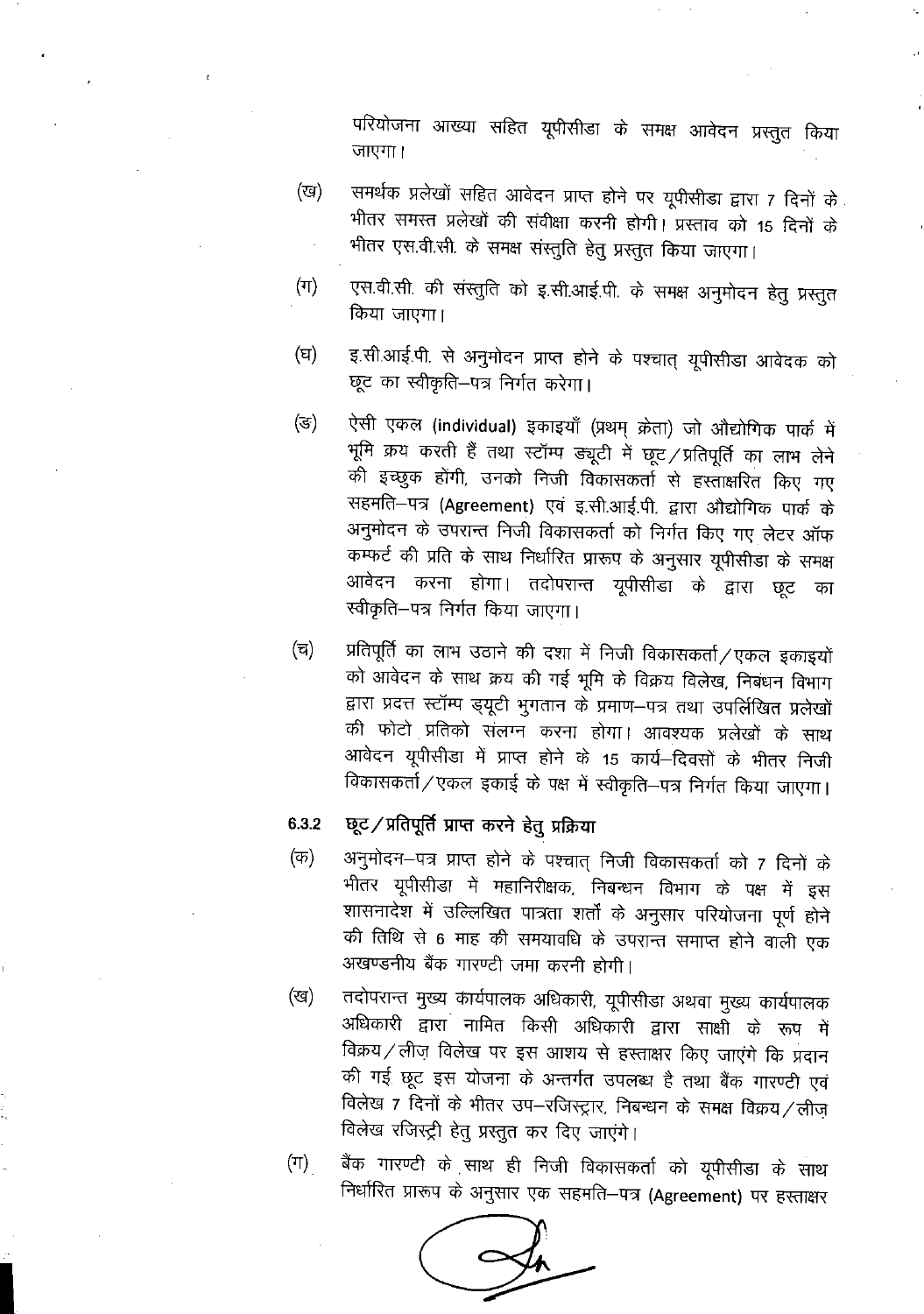करने होंगे। इस सहमति—पत्र में निजी विकासकर्ता द्वारा यह आश्वासन दिया जाएगा कि योजनान्तर्गत प्रोत्साहन लाभ प्राप्त करने हेतु निर्दिष्ट सभी शर्तों को पूर्ण करते हुए औद्योगिक पार्क को इ.सी.आई.पी. द्वारा प्रदान किए गए अनुमोदन में निर्धारित समयावधि में स्थापित कर लिया जाएगा। सहमति-पत्र में यह उल्लेख भी होगा कि निजी विकासकर्ता द्वारा शर्तों के किसी प्रकार के उल्लंघन अथवा विलम्ब किए जाने की दशा में निजी विकासकर्ता को प्रदान की जाने वाली स्टॉम्प ड्यूटी में छूट के बराबर की धनराशि की बैंक गारण्टी का नकदीकरण कर ...<br>निबन्धन विभाग के यथोचित लेखा मद में जमा करा दिया जाएगा।

- इस योजना के अन्तर्गत प्रोत्साहन लाभ प्राप्त करने सम्बन्धी सभी (ਬ) प्राविधानों के अनुसार औद्योगिक पार्क के पूर्ण हो जाने पर निजी विकासकर्ता द्वारा यूपीसीडा के माध्यम से महानिरीक्षक, निबन्धन को बैंक गारण्टी अवमुक्त किए जाने हेतु एक आवेदन पत्र देना होगा। इस आवेदन के प्राप्त होने पर एवं तत्क्रम में प्रदान की गई सूचना की वास्तविक स्थिति के सत्यापन के उपरान्त यूपीसीडा द्वारा आवेदन के प्राप्त होने की तिथि से 15 दिन के भीतर निजी विकासकर्ता के आवेदन को प्रमाण–पत्र सहित महानिरीक्षक, निबन्धन के समक्ष प्रस्तुत किया जाएगा। यूपीसीडा से प्रमाण-पत्र प्राप्त होने की तिथि से 15 दिनों के भीतर महानिरीक्षक, निबन्धन द्वारा निजी विकासकर्ता को बैंक गारण्टी अवमुक्त कर दी जाएगी।
- विलेख की रजिस्ट्री होने के पश्चात् यदि इस योजना के अन्तर्गत  $(\overline{S})$ प्रोत्साहन लाभ प्राप्त करने सम्बन्धी सभी प्राविधानों के अनुपालन में तथा इ.सी.आई.पी. के अनुमोदन व निर्णयानुसार निजी विकासकर्ता औद्योगिक पार्क को पूर्ण करने में असफल रहता है तो यूपीसीड़ा द्वारा महानिरीक्षक, निबन्धन को सूचित करने के पूर्व कारण बताने का अवसर प्रदान किया जाएगा। इस प्रकार की सूचना प्राप्त होने पर महानिरीक्षक, निबन्धन बैंक गारण्टी के नकदीकरण हेतु यथोचित कार्यवाही करेंगे जिससे यह सुनिश्चित हो सके कि प्रदान किए गए प्रोत्साहनों का दुरुपयोग न होने पाए।
- इ.सी.आई.पी. द्वारा अनुमोदित औद्योगिक पार्क में इकाई स्थापित करने (च) वाली एकल (individual) इकाइयों को अपने ओवदन-पत्र में निर्धारित समय / तिथि तक अथवा यूपीसीड़ा द्वारा निर्धारित समयावधि के पूर्व वाणिज्यिक उत्पादन प्रारम्भ करना होगा। बैंक गारण्टी सभी शर्तों के पूर्ण होने पर अवमुक्त की जाएगी तथा इसकी प्रक्रिया निजी विकासकर्ता के सम्बन्ध में इस हेतु निर्दिष्ट प्रक्रिया के समान होगी।
- इ.सी.आई.पी. द्वारा अनुमोदित औद्योगिक पार्क में भूमि क्रय करने वाली (छ) एकल (individual) इकाइयों (प्रथम क्रेता) को यह विकल्प उपलब्ध होगा कि वे स्टॉम्प ड्यूटी में छूट का लाभ या तो इस योजना अथवा उत्तर प्रदेश की औद्योगिक निवेश एवं रोज़गार प्रोत्साहन नीति 2017 के अधीन किसी अन्य योजना के अन्तर्गत ले सकेंगे।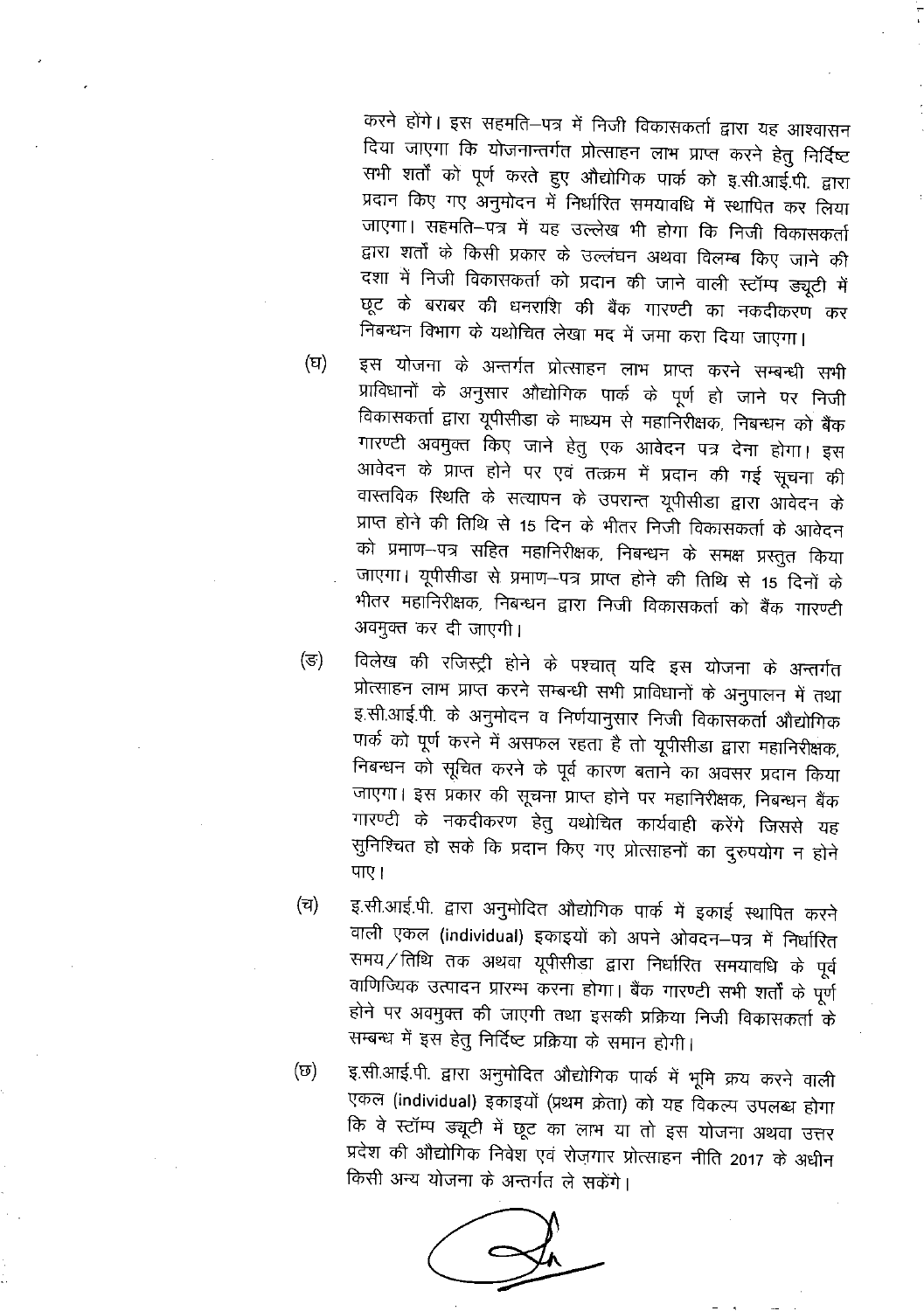प्रतिपूर्ति के प्रकरणों में यूपीसीडा द्वारा अवस्थापना एवं औद्योगिक विकास (ज) विभाग के समक्ष वार्षिक मांग प्रस्तुत करनी होगी। यूपीसीडा द्वारा प्रस्तुत की गई मांग के आधार पर उत्तर प्रदेश सरकार द्वारा स्वीकृत धनराशि उपलब्ध कराई जाएगी। प्रथमतः यूपीसीडा द्वारा स्वीकृति–पत्र की तिथि से 15 कार्य--दिवसों के भीतर निजी विकासकर्ता के पक्ष में वितरण प्रक्रिया पूर्ण करनी होगी।

#### सामान्य प्रक्रियाएं, नियम व शर्तें 6.

#### $7.1$ पात्रता

- 7.1.1 औद्योगिक पार्क / आस्थान का न्यूनतम क्षेत्रफल बुन्देलखण्ड तथा पूर्वांचल में 100 एकड़; मध्यांचल एवं पश्चिमांचल में 150 एकड़; तथा बुन्देलखण्ड, पूर्वांचल व मध्यांचल में स्थापित होने वाले एग्रो पार्क हेतु 50 एकड होना चाहिए।
- 7.1.2 औद्योगिक पार्क/ आस्थान में न्यूनतम 10 इकाइयाँ जिनका न्यूनतम कुल क्षेत्रफल 40 प्रतिशत होनी चाहिए, जिसमें से किसी एक इकाई का क्षेत्रफल औद्योगिक उपयोग हेतु निर्धारित क्षेत्र के 40 प्रतिशत से अधिक नहीं होना चाहिए।
- औद्योगिक पार्क में समान रूप से तल क्षेत्रफल अनुपात (FAR) 2  $7.1.3$ होगा, जिसमें से हॉस्टल/सहप्रांगण आवासशाला (डॉर्मिटोरीज़) को अनुमन्य तल क्षेत्रफल अनुपात (FAR) के 30 प्रतिशत से अधिक में नहीं होना चाहिए। यदि औद्योगिक पार्क में वाणिज्यिक क्षेत्र है तो उसको अनुमन्य तल क्षेत्रफल अनुपात (FAR) के 2.5 प्रतिशत से अधिक में नहीं होना चाहिए। यदि निजी विकासकर्ता द्वारा कृषकों /भूमिधरों के साथ मिलकर एक एस.पी.वी. गठित की जाती है, जिसमें कृषकों की भूमि का अंश पार्क की कुल भूमि के 50 प्रतिशत से अधिक है, उस दशा में वाणिज्यिक उद्देश्यों की पूर्ति हेतु तल क्षेत्रफल अनुपात (FAR) 1 प्रतिशत अतिरिक्त अनुमन्य होगा। औद्योगिक पार्क के कर्मचारियों के लिए उपलब्ध करायी जाने वाली रिहायशी सुविधा इन कर्मचारियों के सेवाकाल अथवा रिटायरमेण्ट / पद त्याग तक के लिए अस्थायी आधार पर होगी अर्थात इनका विक्रय संबंधित कर्मचारियों को स्थायी रूप से नहीं किया जायेगा। निजी विकासकर्ताओं के लिए न्यूनतम टर्न ओवर एवं नेटवर्थ के मानक का निर्धारण भी किया जाएगा। प्रस्तावित योजना का कार्यक्षेत्र केवल यू०पी०एस०आई०डी०सी० नहीं हैं, अपितु सम्पूर्ण उत्तर प्रदेश है, अतः निजी विकासकर्ता द्वारा उत्तर प्रदेश के अन्दर किसी परिक्षेत्र में औद्योगिक पार्क का विकास किया जा सकता है।
- $7.1.4$
- कुल भू–क्षेत्रफल के न्यूनतम 30 प्रतिशत में खुला व हरित क्षेत्र तथा सुगम परिचालनक, सार्वजनिक सुविधाएं, अपशिष्ट प्रबन्धन तथा योजना में उल्लेखित अन्य न्यूनतम अवस्थापना सुविधाओं का होना आवश्यक होगा।
- पी.आई.पी. का अभिन्यास नियोजन (Layout plan) एवं पार्क में स्थित  $7.1.5$ एकल इकाइयों का बिल्डिंग प्लान यूपीसीडा द्वारा अनुमोदित किया जायेगा। इस सम्बन्ध में यूपीसीडा द्वारा इस योजना के प्राविधानों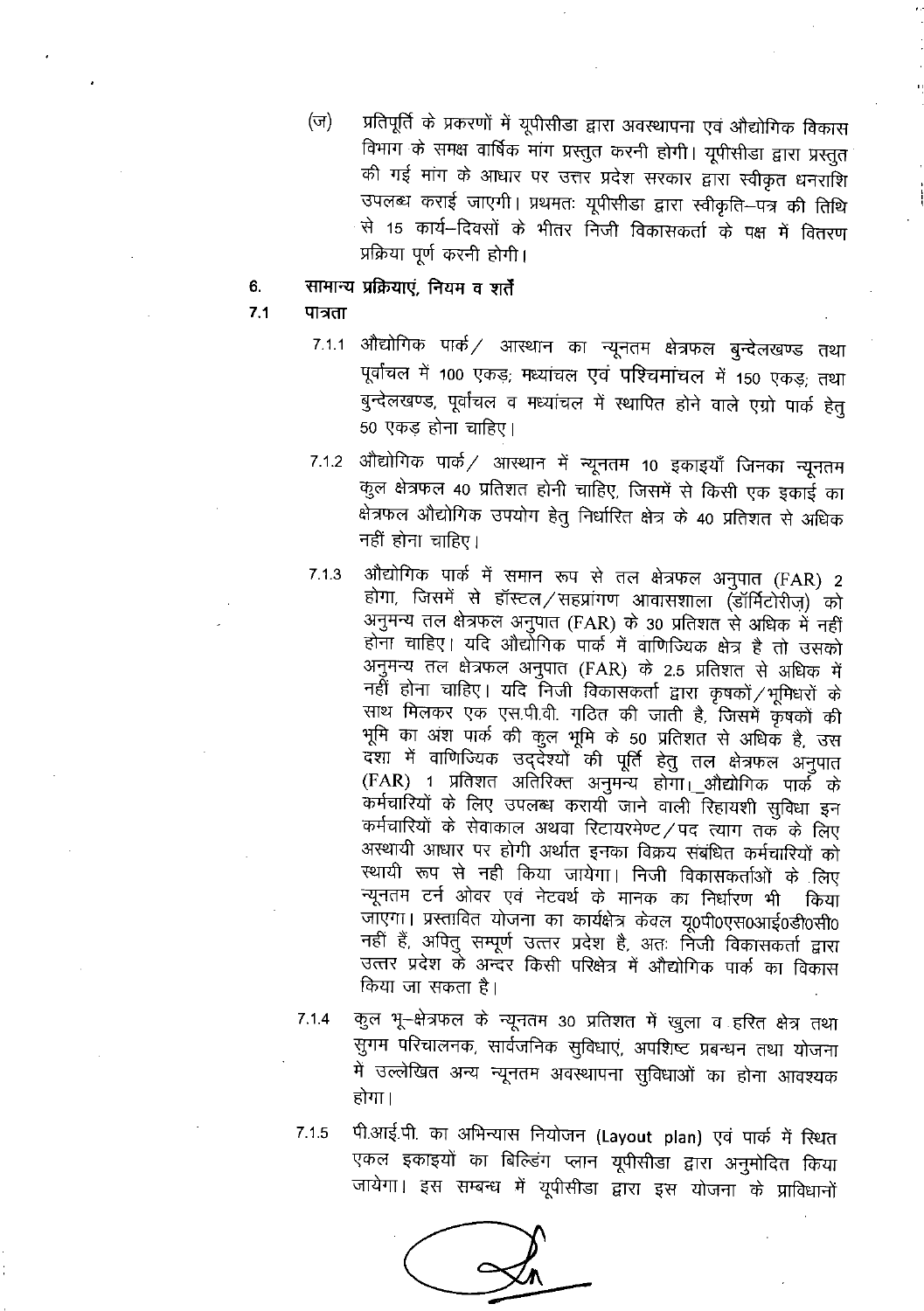अनुरूप भवन उपविधि (building byelaws) को अधिसूचित किया जायेगा तथा अनुमोदन हेतु निश्चित समय सीमा निर्धारित की जायेंगी।

- यूपीसीडा इकाइयों द्वारा उत्पादन प्रारम्भ करने का समय-क्रम भी  $7.16$ निर्धारित करेगा, तथा समय-सीमा के उल्लंघन की दशा में शास्ति का निर्धारण करेगा।
- निजी औद्योगिक पार्कों /आरथानों में न्यूनतम अवस्थापना सुविधाओं का  $7.1.7$ होना आवश्यक होगा, यथा— ट्रक पार्किंग वे, आन्तरिक सड़कें, जल–वितरण तंत्र, सीवेज एकत्रीकरण एवं उपचार व्यवस्था, विद्युत वितरण, संचार सुविधाएं तथा अन्य निर्दिष्ट सुविधाएं। न्यूनतम अवस्थापना सुविधाओं की सूची निम्न प्रकार है:
	- (क) डामर / सीमेंट-कंकरीट रोड
	- चक्रवात (तूफ़ान) जल निकासी प्रणाली (ख)
	- स्थानीय सीवेज एकत्रीकरण एवं निष्कासन प्रणाली (ग)
	- (घ) मार्ग–प्रकाश व्यवस्था
	- (ন্ড) खुले व हरित क्षेत्र
	- (च) जल तथा विद्युत आपूर्ति एवं वितरण तंत्र
	- प्रवेश द्वार (गेट), सुरक्षा तथा संचार प्रणाली (छ)
	- $(\overline{v})$ वाहन पार्किंग एवं ट्रक पार्किंग बे
	- अपशिष्ट उपचार, एकत्रीकरण एवं निष्कासन (স)
	- अग्निशमन स्टेशन / अग्निशमन सुविधाएं व उपकरण (උ)

## निजी विकासकर्ता एवं उनके उत्तरदायित्व  $7.2$

- 7.2.1 ग्राह्य (Eligible) निजी औद्योगिक पार्क के विकास हेतु निजी विकासकर्ता कॉन्सोर्टियम (संकाय) का गठन कर सकते हैं, जिसके सदस्यों (कृषकों सहित) की संख्या की कोई अधिकतम सीमा नहीं होगी तथा एस.पी.वी. का गठन कर सकते हैं। कॉन्सोर्टियम के लीड सदस्य का न्यूनतम इक्विटी शेयर 26 प्रतिशत होगा।
- एक कम्पनी एक से अधिक कॉन्सोर्टियम की सदस्य बन सकती है, बशर्ते  $7.2.2$ उसकी वित्तीय क्षमता (Financial Capability) का आकलन कम्पनी के कुल कारोबार ⁄ नेटवर्थ के सापेक्ष कम्पनी के एक विशिष्ट कॉन्सोर्टियम में कम्पनी के इक्विटी शेयर के अनुपात से किया जाएगा।
- औद्योगिक पार्क की स्थापना पूर्ण होने के पश्चात् न्यूनतम 5 वर्षों की 7.2.3 अवधि के लिए पार्क की सामान्य अवस्थापना सुविधाओं के स्तर का निर्धारण, पार्क के भीतर विकसित की गयीं सुविधाओं का प्रबन्धन, अनुरक्षण तथा संचालन औद्योगिक पार्क स्थापना करने वाले विकासकर्ता द्वारा किया जाएगा। विकासकर्ता द्वारा औद्योगिक पार्क के भीतर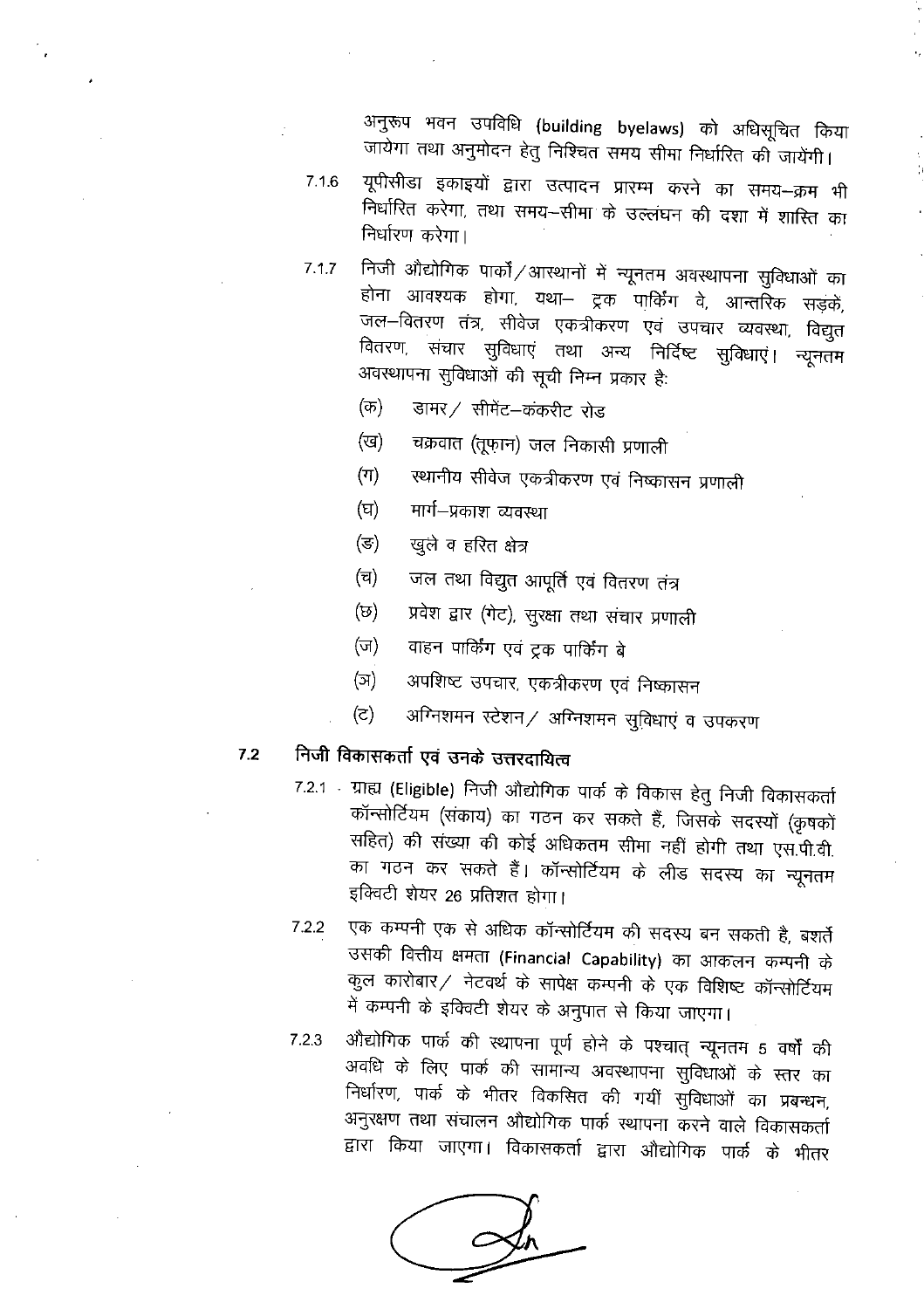अवस्थापना एवं सेवाओं के नियमित अनुरक्षण की व्यवस्था भी की जायेगी।

- उत्तर प्रदेश राज्य औद्योगिक विकास प्राधिकरण (यूपीसीडा) द्वारा  $7.2.4$ औद्योगिक आस्थान एवं औद्योगिक क्षेत्रों हेतु निर्धारित मानकों व मानदण्डों के अनुसार निजी विकासकर्ता द्वारा पार्क के अभिन्यास नियोजन (Layout plan) का अनुमोदन प्राप्त करते हुए अन्य औपचारिकताएं पूर्ण की जानी होंगी।
- विकासकर्ता यदि इस योजनान्तर्गत उपलब्ध सुविधाओं का लाभ प्राप्त  $7.2.5$ करते हैं तो वे राज्य सरकार की किसी अन्य योजना के अधीन पार्कों हेत सविधाओं का लाभ नहीं प्राप्त कर सकेंगे, जब तक अन्यथा निर्दिष्ट न हो। यद्यपि पात्रता होने पर औद्योगिक पार्क के विकासकर्ता द्वारा भारत सरकार की योजना के अन्तर्गत सुविधाओं का लाभ लिया जा सकेगा। योजना के अन्तर्गत उपलब्ध कराये गये लाभ के समकक्ष भारत सरकार की योजनाओं पर भी लाभ उपलब्ध होने की दशा में प्रस्तावित राज्य योजना में लाभ अनुमन्य नहीं होगा। इस सम्बन्ध में एस.वी.सी. द्वारा स्पष्ट संस्तुति के आधार पर ही प्रस्ताव इ.सी.आई.पी. के विचारार्थ मुख्य कार्यपालक अधिकारी यूपीसीडा द्वारा प्रस्तुत किया जायेगा।
- विकासकर्ता द्वारा निर्धारित समय–सीमा के भीतर सम्बन्धित वित्तीय 7.2.6 संस्थान को मूलधन एवं ब्याज की किश्तों का भुगतान किया जाना आवश्यक होगा। यदि किसी कारणवश निजी विकासकर्ता निर्धारित समय-सीमा में भूगतान करने में असफल रहता है तो उस किश्त के साथ जमा किए गए ब्याज पर किसी प्रकार की राहत (उपादान) नहीं मिलेगी, किन्तू डिफॉल्ट की यह समयावधि पात्रता अवधि में ही मानी जाएगी।

#### परियोजना की पूर्णता  $7.3$

- इ.सी.आई.पी. द्वारा अनुमोदित औद्योगिक पार्क की स्थापना को तब पूर्ण  $7.3.1$ माना जाएगा, जब समिति द्वारा प्रदान किए गए अनुमोदन की तिथि से 5 वर्षों के भीतर परियोजना की पात्रता भार्तों का अनुपालन करते हुए न्यूनतम संख्या में इकाईयों द्वारा पार्क में भूमि का निबन्धन करवा लिया गया हो तथा कब्जा प्राप्त कर लिया गया हो।
- यदि निजी विकासकर्ता इस योजना के अन्तर्गत अनुच्छेद 4.1 के अनुसार  $7.3.2$ उपलब्ध प्रोत्साहनों का लाभ उठाने के उपरान्त निर्दिष्ट समयावधि में औद्योगिक पार्क के विकास को पूर्ण करने में असफल रहता है, तो निजी विकासकर्ता युपीसीड़ा से समयावधि बढ़ाने की निवेदन कर सकता है। ऐसी स्थिति में समयावधि में अधिकतम विस्तार के रूप में विस्तृत परियोजना आख्या में निर्दिष्ट समय / निर्धारित पूर्णता तिथि से अधिकतम 4 वर्षों की अवधि अनुमन्य होगी।

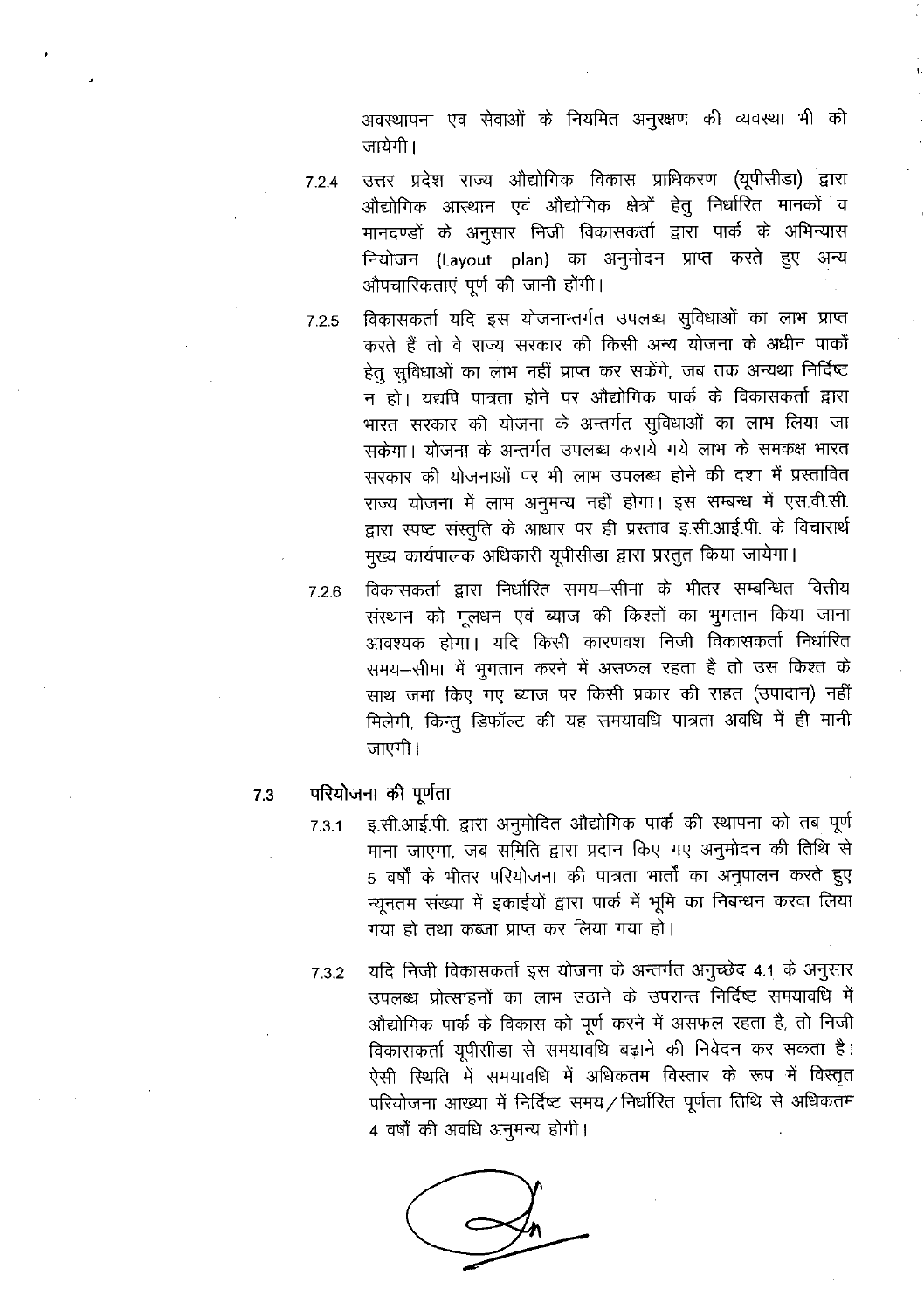- यदि निजी विकासकर्ता निर्धारित समय में औद्योगिक पार्क की स्थापना  $7.3.3$ पूर्ण करने में असफल रहता है, तो विकासकर्ता द्वारा प्राप्त किए प्रोत्साहन / सहायता की वसूली यूपीसीड़ा द्वारा औद्योगिक क्षेत्र विकास अधिनियम, 1976 के प्राविधानों के अधीन बैंक गारण्टी के नकंदीकरण के माध्यम से की जाएगी।
- बैंक गारण्टी के नकदीकरण अथवा ब्याज उपादान की वसूली से पूर्व  $7.3.4$ यूपीसीडा द्वारा पूर्ण प्रकरण इ.सी.आई.पी. के समक्ष प्रस्तुत किया जाएगा। इस सम्बन्ध में इ.सी.आई.पी. का निर्णय अंतिम तथा सभी पक्षों पर बाध्यकारी होगा।

#### निजी विकासकर्ता द्वारा जानकारी / सूचना उपलब्ध कराना  $7.4$

इस योजना की अवधि में, निजी विकासकर्ता को यूपीसीडा अथवा उत्तर प्रदेश शासन द्वारा मांगी गई सूचना उपलब्ध कराना अनिवार्य होगा। पात्र निजी परीक्षा वार्षिक विकासकर्ता द्वारा प्रतिवर्ष नियमित रूप से लेखा खाता / बैलेन्स शीट, आदि को यूपीसीडा के समक्ष प्रस्तुत किया जायेगा तथा प्रोत्साहन प्राप्त करने की तिथि से 3 वर्ष तक निरन्तर प्रस्तुत करना होगा। यूपीसीड़ा का एक अधिकृत अधिकारी औद्योगिक आस्थान तथा औद्योगिक क्षेत्र का आवश्यकतानुसार निरीक्षण कर सकेगा।

#### प्रलेखों का रखरखाव 7.5

यूपीसीडा द्वारा जनपदवार वितरित किए गए प्रोत्साहनों ⁄ सहायता की धनराशि का लेखा विवरण एवं समस्त अन्य प्रलेखों के सम्पूर्ण विवरण का रख-रखाव किया जाएगा।

#### व्यय 7.6

योजनान्तर्गत समस्त व्यय, यथा-सहमति-पत्र (एग्रीमेंट) का निष्पादन तथा अन्य प्रासंगिक व्यय का वहन निजी विकासकर्ता द्वारा किया जाएगा। इसके अतिरिक्त, समस्त प्रोत्साहन धनराशि का 2 प्रतिशत यूपीसीडा द्वारा प्रशासनिक शुल्क के रूप में कटौती कर लिया जायेगा।

#### विविध  $7.7$

- शासन द्वारा भावी विकासकर्ताओं को औद्योगिक पार्क की स्थापना हेतु  $7.7.1$ उपयुक्त भूमि चिन्हित करने में सहायता प्रदान की जायेगी।
- यदि औद्योगिक पार्क को आयताकार अथवा वर्गाकार बनाये जाने हेतु  $7.7.2$ ग्राम सभा / शासकीय भूमि की आवश्यकता पड़ती है अथवा यह भूमि औद्योगिक पार्क हेतु आवश्यक निजी भूमि की परिधि में आती हैं, तो राजस्व विभाग द्वारा जारी नीति /शासनादेशों का अनुपालन सुनिश्चित किया जायेगा।
- 7.7.3 राज्य सरकार द्वारा औद्योगिक पार्कों को विभिन्न परिधीय वाह्य सम्पर्क अवस्थापना सुविधाओं, यथा– सड़क, जल व विद्युत आपूर्ति, उपकेन्द्र,

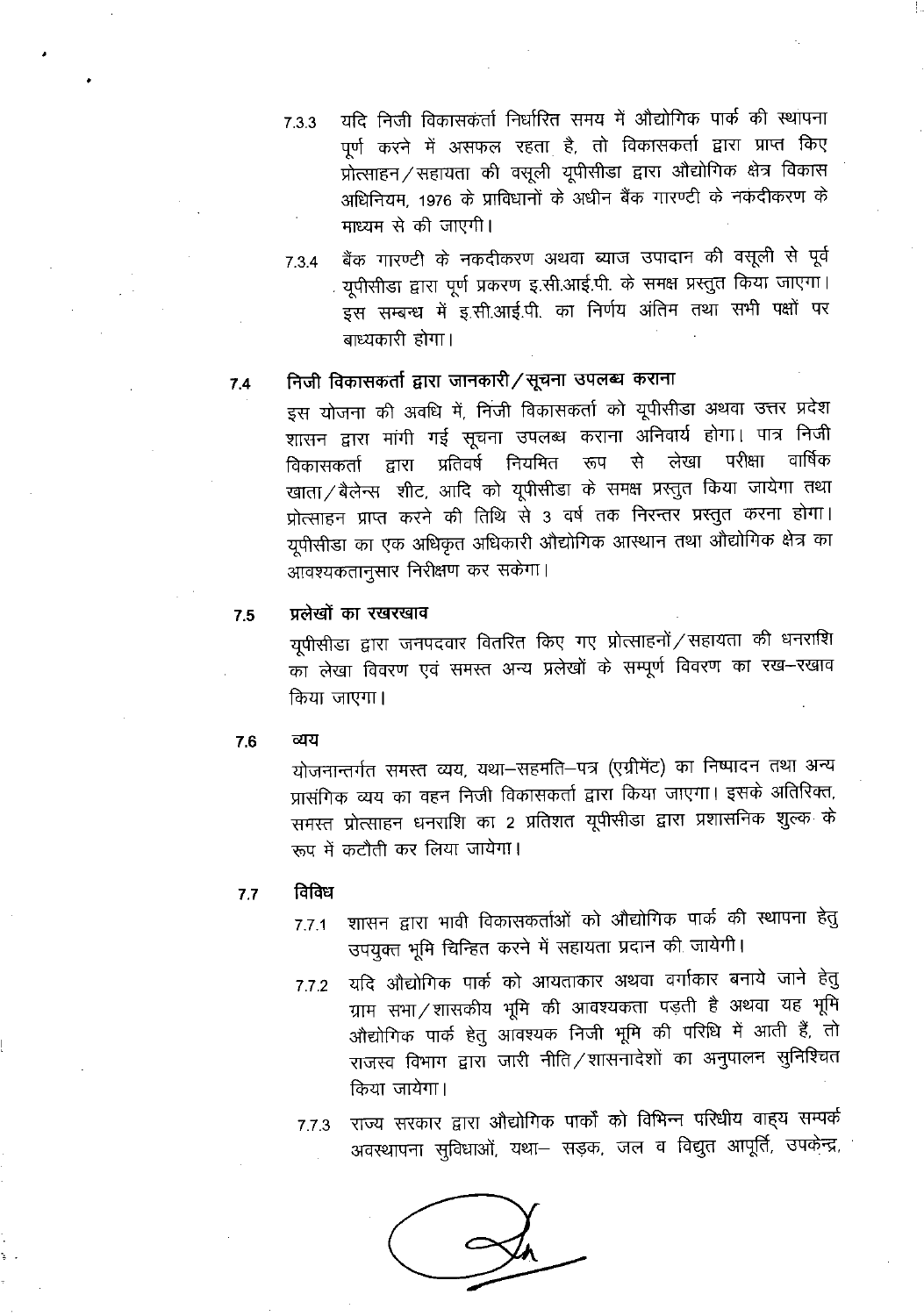गैस तथा अपशिष्ट निष्कासन आदि, को प्राप्त करने में सहायता प्रदान की जाएगी।

- निजी विकासकर्ताओं द्वारा ओद्योगिक पार्क के भौगोलिक क्षेत्र में विद्युत  $7.7.4$ वितरण के लिए इलेक्ट्रिसिटी एक्ट—2003 के प्राविधानों के अन्तर्गत विद्युत वितरण लाइसेन्स के लिए आवेदन किये जाने की स्थिति में राज्य सरकार तथा उसकी एजेन्सियों द्वारा समर्थन दिया जायेगा।
- यदि निजी विकासकर्ता द्वारा औद्योगिक पार्क के क्षेत्र में विद्युत वितरण  $7.7.5$ लाइसेन्स न लिये जाने का विकल्प चुना जाता है तो औद्योगिक पार्क में स्थापित इकाईयों को विद्युत अधिनियम-2003 के प्राविधानों के अनुसार ओपेन एक्सेस के माध्यम से विद्युत कय किये जाने में राज्य सरकार तथा उसकी एजेन्सियों द्वारा सहयोग प्रदान किया जायेगा।
- योजना के क्रियान्वयन से सम्बन्धित किसी प्रकार के विवाद अथवा 776 स्पष्टीकरण के प्रकरणों को यूपीसीडा को सन्दर्भित किया जाएगा।
- विवाद का समाधान नहीं होने की दशा में, प्रकरण को इ.सी.आई.पी.को  $7.7.7$ सन्दर्भित किया जाएगा।
- योजनान्तर्गत किसी भी विषय को स्पष्ट करने, योजना में संशोधन करने 7.7.8 अथवा इस सम्बन्ध में नीतिगत् निर्णय लिए जाने के पूर्व सक्षम स्तर का अनुमोदन अपेक्षित होगा।
- इ.सी.आई.पी. द्वारा समय–समय पर निर्धारित की जाने वाली शर्तें व 7.79 नियम औद्योगिक पार्क स्थापित करने वाले निजी विकासकर्ता पर लागू होंगी ।
- 7.7.10 ऐसे कोई भी अन्य मानदण्ड लागू होंगे, जो उत्तर प्रदेश सरकार द्वारा समय-समय पर निर्धारित तथा/अथवा अधिसूचित किए जाएंगे।
- 7.7.11 इस शासनादेश के किसी भी अनुच्छेद की व्याख्या एवं अनुपालन के सम्बन्ध में इ.सी.आई.पी. द्वारा दी गई व्यवस्था अंतिम होगी।

कूमार सिंह) प्रमुख सचिव।

## (1) / 77-6-2018-5(एम) / 17 टी.सी 1 तददिनांक संख्या : २ ६ ५०

प्रतिलिपि निम्नलिखित को सूचनार्थ एवं आवश्यक कार्यवाही हेतु प्रेषितः–

- महालेखाकार, लेखा परीक्षा प्रथम एवं द्वितीय, उ0प्र0, इलाहाबाद।  $1<sub>1</sub>$
- अवस्थापना एवं औद्योगिक विकास आयुक्त एवं प्रमुख सचिव, उ०प्र० शासन।  $\overline{2}$ .
- प्रमुख सचिव, मा0 मुख्यमंत्री, उ0प्र0 शासन।  $\overline{3}$ .
- औद्योगिक पार्कों हेतु प्राधिकृत समिति (इ.सी.आई.पी.) एवं संवीक्षा–सह–सत्यापन समिति 4. (एस.वी.सी.) समितियों के मा0 सदस्यगण।